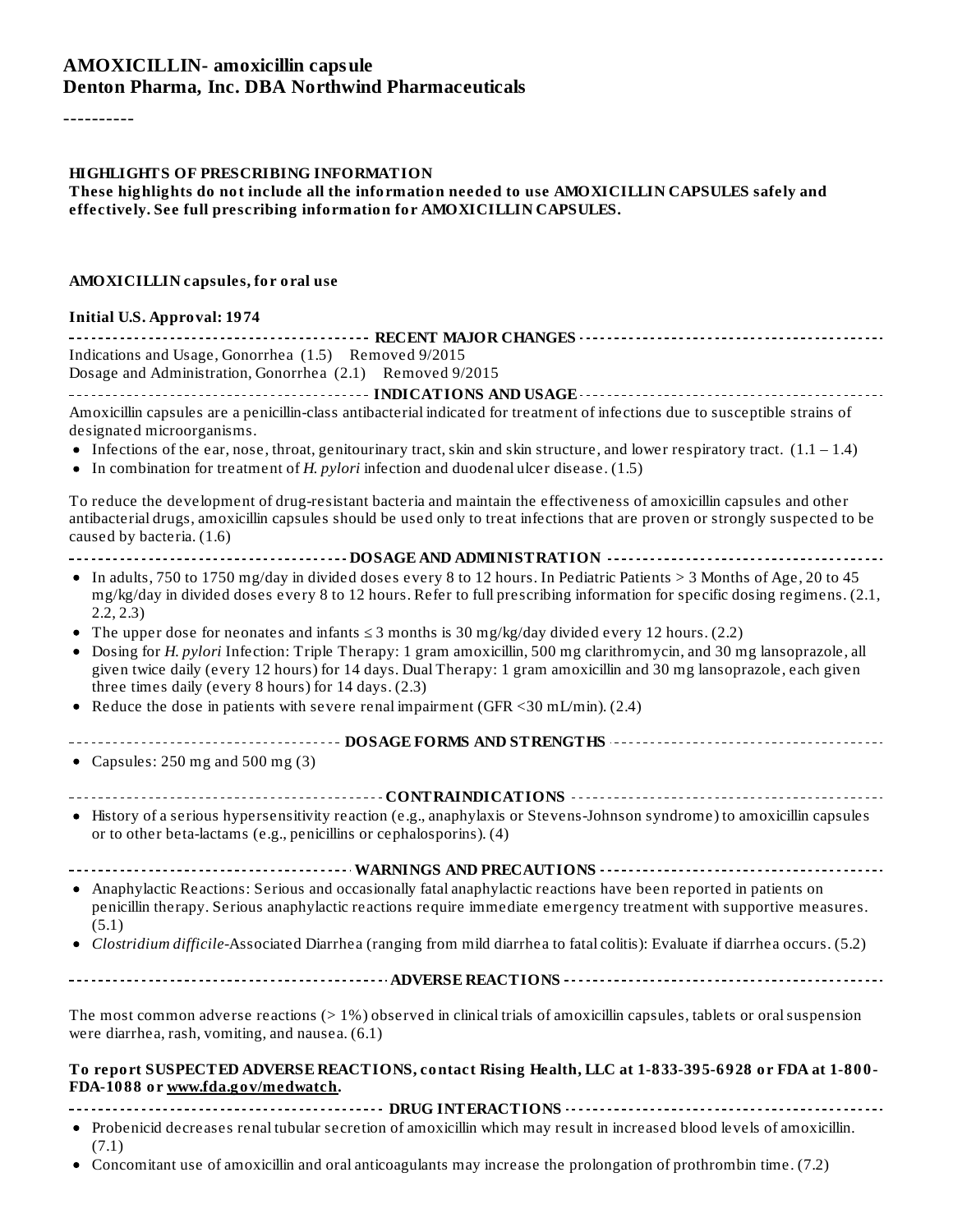- Coadministration with allopurinol increases the risk of rash. (7.3)
- Amoxicillin may reduce the efficacy of oral contraceptives. (7.4)

**USE IN SPECIFIC POPULATIONS**

• Pediatric: Modify dose in patients 12 weeks or younger ( $\leq$  3 months). (8.4)

**See 17 for PATIENT COUNSELING INFORMATION.**

**Revised: 8/2020**

#### **FULL PRESCRIBING INFORMATION: CONTENTS\* 1 INDICATIONS AND USAGE**

- 1.1 Infections of the Ear, Nose, and Throat:
- 1.2 Infections of the Genitourinary Tract:
- 1.3 Infections of the Skin and Skin Structure:
- 1.4 Infections of the Lower Respiratory Tract
- 1.5 *Helicobacter pylori* Infection
- 1.6 Usage

#### **2 DOSAGE AND ADMINISTRATION**

- 2.1 Dosing for Adult and Pediatric Patients > 3 Months of Age
- 2.2 Dosing in Neonates and Infants Aged  $\leq$  12 Weeks ( $\leq$  3 Months)
- 2.3 Dosing for *H. pylori* Infection
- 2.4 Dosing in Renal Impairment

#### **3 DOSAGE FORMS AND STRENGTHS**

#### **4 CONTRAINDICATIONS**

#### **5 WARNINGS AND PRECAUTIONS**

- 5.1 Anaphylactic Reactions
- 5.2 *Clostridium difficile* Associated Diarrhea
- 5.3 Development of Drug-Resistant Bacteria
- 5.4 Use in Patients With Mononucleosis

#### **6 ADVERSE REACTIONS**

- 6.1 Clinical Trials Experience
- 6.2 Postmarketing or Other Experience

#### **7 DRUG INTERACTIONS**

- 7.1 Probenecid
- 7.2 Oral Anticoagulants
- 7.3 Allopurinol
- 7.4 Oral Contraceptives
- 7.5 Other Antibacterials
- 7.6 Effects on Laboratory Tests

#### **8 USE IN SPECIFIC POPULATIONS**

- 8.1 Pregnancy
- 8.2 Labor and Delivery
- 8.3 Nursing Mothers
- 8.4 Pediatric Use
- 8.5 Geriatric Use
- 8.6 Dosing in Renal Impairment

#### **10 OVERDOSAGE**

#### **11 DESCRIPTION**

#### **12 CLINICAL PHARMACOLOGY**

- 12.1 Mechanism of Action
- 12.3 Pharmacokinetics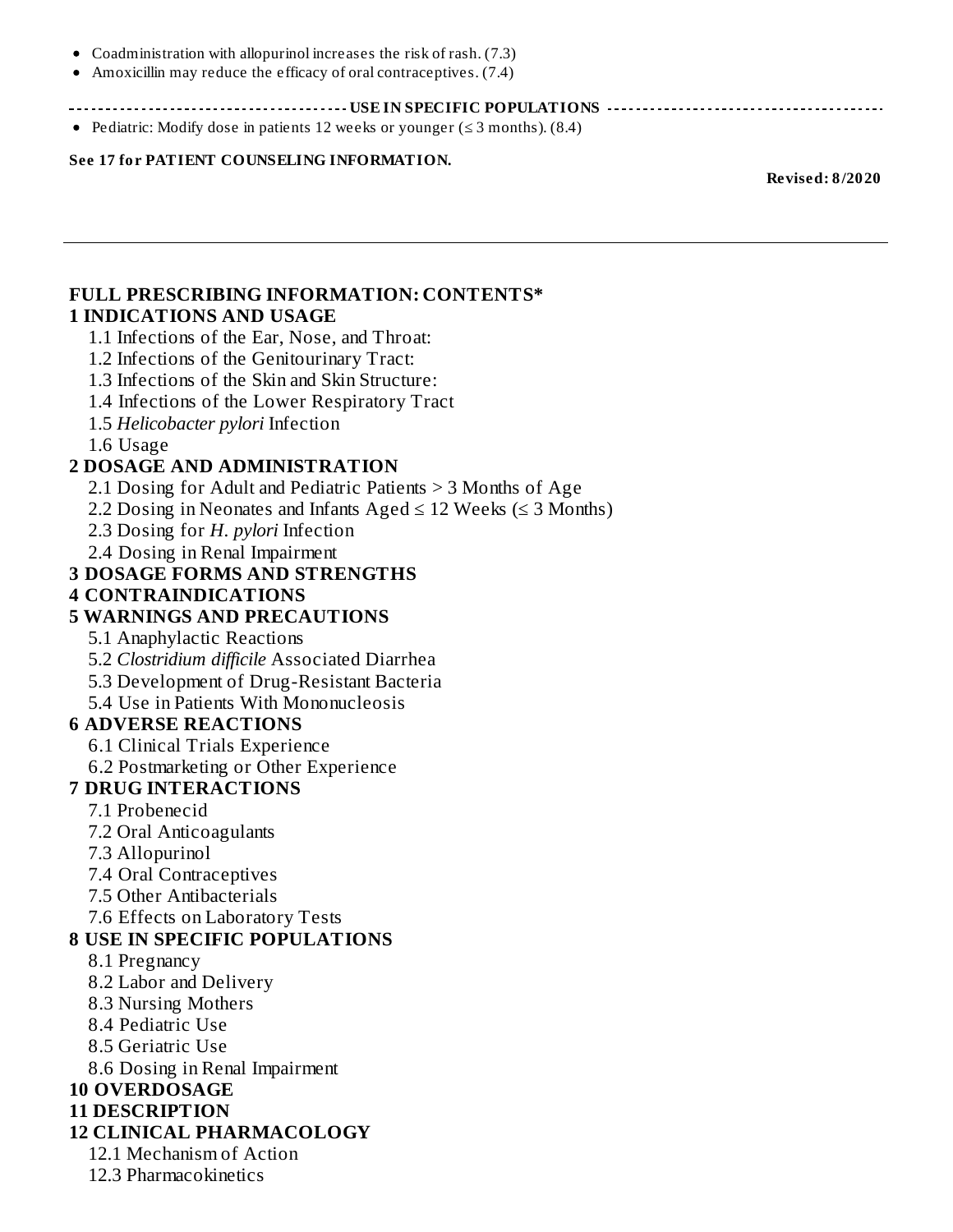#### 12.4 Microbiology **13 NONCLINICAL TOXICOLOGY** 13.1 Carcinogenesis, Mutagenesis, Impairment of Fertility **14 CLINICAL STUDIES** 14.1 *H. pylori* Eradication to Reduce the Risk of Duodenal Ulcer Recurrence **16 HOW SUPPLIED/STORAGE AND HANDLING 15 REFERENCES 17 PATIENT COUNSELING INFORMATION** \* Sections or subsections omitted from the full prescribing information are not listed.

#### **FULL PRESCRIBING INFORMATION**

#### **1 INDICATIONS AND USAGE**

#### **1.1 Infections of the Ear, Nos e, and Throat:**

Amoxicillin capsules are indicated in the treatment of infections due to susceptible (ONLY βlactamase–negative) isolates of *Streptococcus* species. (α- and β-hemolytic isolates only), *Streptococcus pneumoniae*, *Staphylococcus* spp., or *Haemophilus influenzae*.

#### **1.2 Infections of the Genitourinary Tract:**

Amoxicillin capsules are indicated in the treatment of infections due to susceptible ( $ONLY \beta$ lactamase–negative) isolates of *Escherichia coli, Proteus mirabilis*, or *Enterococcus faecalis*.

#### **1.3 Infections of the Skin and Skin Structure:**

Amoxicillin capsules are indicated in the treatment of infections due to susceptible (ONLY βlactamase–negative) isolates of *Streptococcus* spp. (α- and β-hemolytic isolates only), *Staphylococcus* spp., or *E. coli*.

#### **1.4 Infections of the Lower Respiratory Tract**

Amoxicillin capsules are indicated in the treatment of infections due to susceptible (ONLY βlactamase–negative) isolates of *Streptococcus* spp. (α- and β-hemolytic isolates only), *S. pneumoniae, Staphylococcus* spp., or *H. influenzae*.

#### **1.5** *Helicobacter pylori* **Infection**

#### Triple therapy for *Helicobacter pylori* with clarithromycin and lansoprazole:

Amoxicillin capsules in combination with clarithromycin plus lansoprazole as triple therapy, is indicated for the treatment of patients with *H. pylori* infection and duodenal ulcer disease (active or 1 year history of a duodenal ulcer) to eradicate *H. pylori*. Eradication of *H. pylori* has been shown to reduce the risk of duodenal ulcer recurrence.

Dual therapy for *H. pylori* with lansoprazole : Amoxicillin capsules, in combination with lansoprazole delayed-release capsules as dual therapy, is indicated for the treatment of patients with *H. pylori* infection and duodenal ulcer disease (active or 1-year history of a duodenal ulcer) **who are either allergic or intolerant to clarithromycin or in whom resistance to clarithromycin is known or suspected**. (See the clarithromycin package insert, MICROBIOLOGY.) Eradication of *H. pylori* has been shown to reduce the risk of duodenal ulcer recurrence.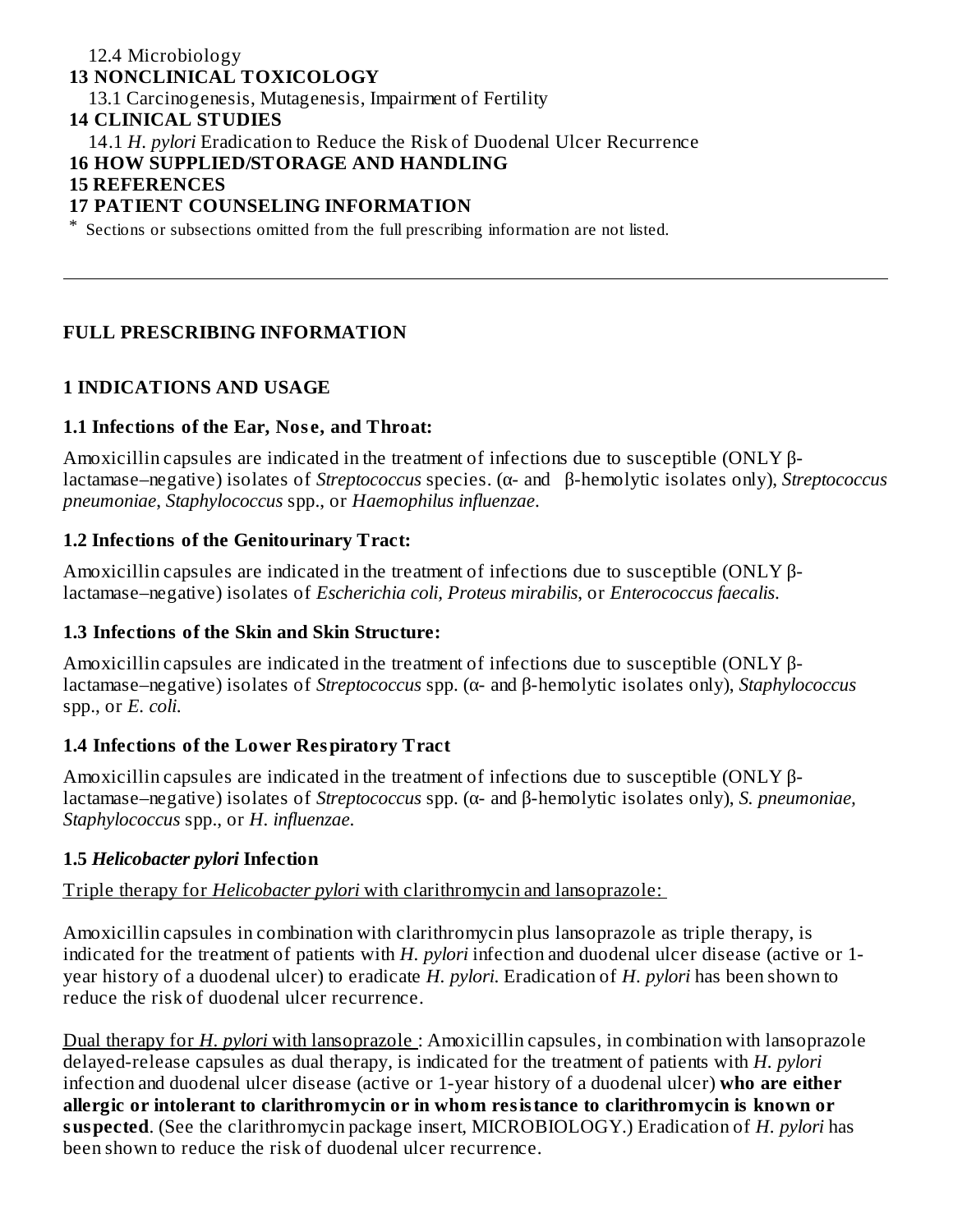## **1.6 Usage**

To reduce the development of drug-resistant bacteria and maintain the effectiveness of amoxicillin capsules and other antibacterial drugs, amoxicillin capsules should be used only to treat infections that are proven or strongly suspected to be caused by bacteria. When culture and susceptibility information are available, they should be considered in selecting or modifying antibacterial therapy. In the absence of such data, local epidemiology and susceptibility patterns may contribute to the empiric selection of therapy.

# **2 DOSAGE AND ADMINISTRATION**

## **2.1 Dosing for Adult and Pediatric Patients > 3 Months of Age**

Treatment should be continued for a minimum of 48 to 72 hours beyond the time that the patient becomes asymptomatic or evidence of bacterial eradication has been obtained. It is recommended that there be at least 10 days' treatment for any infection caused by *Streptococcus pyogenes* to prevent the occurrence of acute rheumatic fever. In some infections, therapy may be required for several weeks. It may be necessary to continue clinical and/or bacteriological follow-up for several months after cessation of therapy.

| Infection                              | Severity <sup>a</sup>      | <b>Usual Adult Dose</b>                          | <b>Usual Dose for Children</b><br>$>$ 3 Months $b$                       |
|----------------------------------------|----------------------------|--------------------------------------------------|--------------------------------------------------------------------------|
| Ear/Nose/Throat<br>Skin/Skin Structure | Mild/Moderate              | 500 mg every 12 hours or<br>250 mg every 8 hours | 25 mg/kg/day in divided doses<br>every 12 hours                          |
| <b>Genitourinary Tract</b>             |                            |                                                  | 0r<br>20 mg/kg/day in divided doses<br>every 8 hours                     |
|                                        | Severe                     | 875 mg every 12 hours or<br>500 mg every 8 hours | 45 mg/kg/day in divided doses<br>every 12 hours                          |
|                                        |                            |                                                  | $\mathbf{0}\mathbf{r}$<br>40 mg/kg/day in divided doses<br>every 8 hours |
| Lower Respiratory<br>Tract             | Mild/Moderate<br>or Severe | 875 mg every 12 hours or<br>500 mg every 8 hours | 45 mg/kg/day in divided doses<br>every 12 hours                          |
|                                        |                            |                                                  | $\mathbf{0}\mathbf{r}$<br>40 mg/kg/day in divided doses<br>every 8 hours |

| Table 1. Dosing Recommendations for Adult and Pediatric Patients > 3 Months of Age |  |
|------------------------------------------------------------------------------------|--|

<sup>a</sup> Dosing for infections caused by bacteria that are intermediate in their susceptibility to amoxicillin should follow the recommendations for severe infections.

 $^{\rm b}$  The children's dosage is intended for individuals whose weight is less than 40 kg. Children weighing 40 kg or more should be dosed according to the adult recommendations.

## **2.2 Dosing in Neonates and Infants Aged ≤ 12 Weeks (≤ 3 Months)**

Treatment should be continued for a minimum of 48 to 72 hours beyond the time that the patient becomes asymptomatic or evidence of bacterial eradication has been obtained. It is recommended that there be at least 10 days' treatment for any infection caused by *Streptococcus pyogenes* to prevent the occurrence of acute rheumatic fever. Due to incompletely developed renal function affecting elimination of amoxicillin in this age group, the recommended upper dose of amoxicillin capsules is 30 mg/kg/day divided every 12 hours. There are currently no dosing recommendations for pediatric patients with impaired renal function.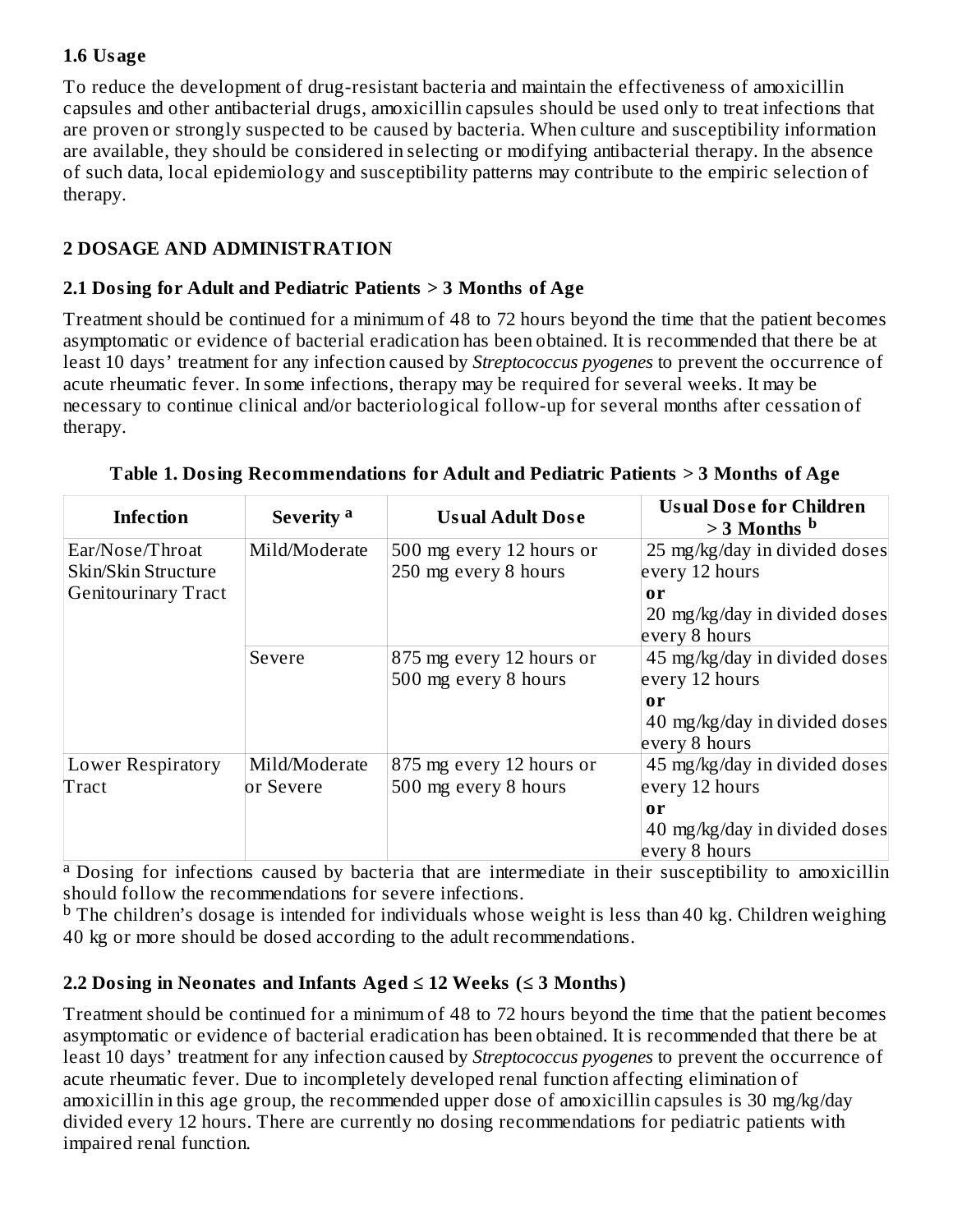#### **2.3 Dosing for** *H. pylori* **Infection**

**Triple Therapy:** The recommended adult oral dose is 1 gram amoxicillin, 500 mg clarithromycin, and 30 mg lansoprazole, all given twice daily (every 12 hours) for 14 days.

**Dual Therapy:** The recommended adult oral dose is 1 gram amoxicillin and 30 mg lansoprazole, each given three times daily (every 8 hours) for 14 days.

Please refer to clarithromycin and lansoprazole full prescribing information.

## **2.4 Dosing in Renal Impairment**

- Patients with impaired renal function do not generally require a reduction in dose unless the impairment is severe.
- Severely impaired patients with a glomerular filtration rate of < 30 mL/min should not receive a 875 mg dose.
- Patients with a glomerular filtration rate of 10 to 30 mL/min should receive 500 mg or 250 mg every 12 hours, depending on the severity of the infection.
- Patients with a glomerular filtration rate less than 10 mL/min should receive 500 mg or 250 mg every 24 hours, depending on severity of the infection.
- Hemodialysis patients should receive 500 mg or 250 mg every 24 hours, depending on severity of the infection. They should receive an additional dose both during and at the end of dialysis.

# **3 DOSAGE FORMS AND STRENGTHS**

**250 mg Capsule** are blue/pink size "1" hard gelatin capsule filled with white to off white granular powder and imprinted with "A44" on pink body with black ink.

**500 mg Capsule** are blue/pink size "0EL" hard gelatin capsule filled with white to off white granular powder and imprinted with "A45" on pink body with black ink.

# **4 CONTRAINDICATIONS**

Amoxicillin capsules are contraindicated in patients who have experienced a serious hypersensitivity reaction (e.g., anaphylaxis or Stevens-Johnson syndrome) to amoxicillin capsules or to other β-lactam antibiotics (e.g., penicillins and cephalosporins).

## **5 WARNINGS AND PRECAUTIONS**

## **5.1 Anaphylactic Reactions**

Serious and occasionally fatal hypersensitivity (anaphylactic) reactions have been reported in patients on penicillin therapy including amoxicillin. Although anaphylaxis is more frequent following parenteral therapy, it has occurred in patients on oral penicillins. These reactions are more likely to occur in individuals with a history of penicillin hypersensitivity and/or a history of sensitivity to multiple allergens. There have been reports of individuals with a history of penicillin hypersensitivity who have experienced severe reactions when treated with cephalosporins. Before initiating therapy with amoxicillin, careful inquiry should be made regarding previous hypersensitivity reactions to penicillins, cephalosporins, or other allergens. If an allergic reaction occurs, amoxicillin should be discontinued and appropriate therapy instituted.

## **5.2** *Clostridium difficile* **Associated Diarrhea**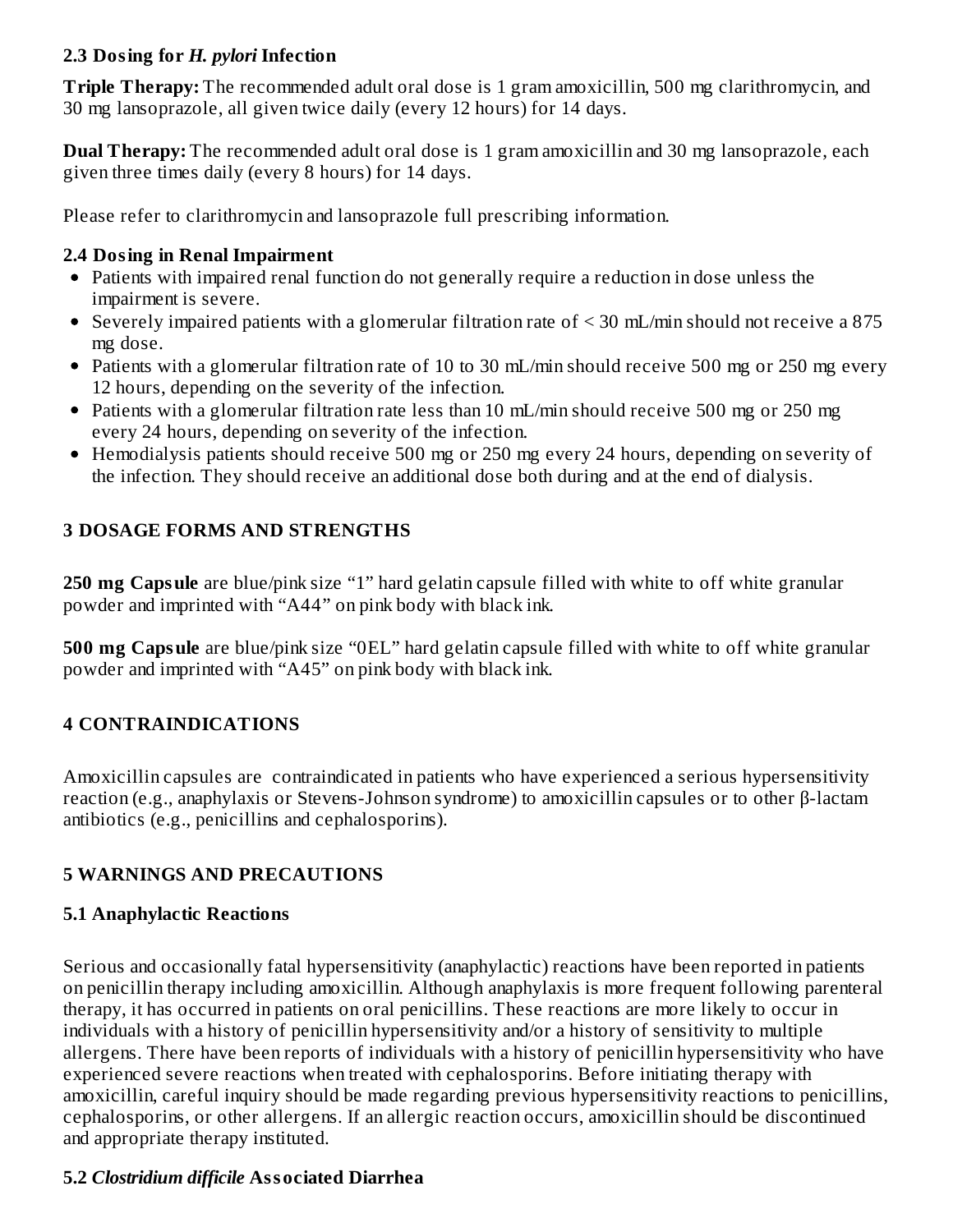*Clostridium difficile* associated diarrhea (CDAD) has been reported with use of nearly all antibacterial agents, including amoxicillin, and may range in severity from mild diarrhea to fatal colitis. Treatment with antibacterial agents alters the normal flora of the colon leading to overgrowth of *C. difficile.*

*C. difficile* produces toxins A and B which contribute to the development of CDAD. Hypertoxinproducing strains of *C. difficile* cause increased morbidity and mortality, as these infections can be refractory to antimicrobial therapy and may require colectomy. CDAD must be considered in all patients who present with diarrhea following antibacterial use. Careful medical history is necessary since CDAD has been reported to occur over 2 months after the administration of antibacterial agents.

If CDAD is suspected or confirmed, ongoing antibiotic use not directed against *C. difficile* may need to be discontinued. Appropriate fluid and electrolyte management, protein supplementation, antibiotic treatment of *C. difficile*, and surgical evaluation should be instituted as clinically indicated.

## **5.3 Development of Drug-Resistant Bacteria**

Prescribing amoxicillin in the absence of a proven or strongly suspected bacterial infection is unlikely to provide benefit to the patient and increases the risk of the development of drug-resistant bacteria.

#### **5.4 Us e in Patients With Mononucleosis**

A high percentage of patients with mononucleosis who receive amoxicillin develop an erythematous skin rash. Thus amoxicillin should not be administered to patients with mononucleosis.

# **6 ADVERSE REACTIONS**

The following are discussed in more detail in other sections of the labeling:

- Anaphylactic reactions *[see Warnings and Precautions (5.1)]*
- CDAD *[see Warnings and Precautions (5.2)]*

## **6.1 Clinical Trials Experience**

Because clinical trials are conducted under widely varying conditions, adverse reaction rates observed in the clinical trials of a drug cannot be directly compared to rates in the clinical trials of another drug and may not reflect the rates observed in practice.

The most common adverse reactions  $(> 1%)$  observed in clinical trials of amoxicillin capsules, tablets or oral suspension were diarrhea, rash, vomiting, and nausea.

**Triple Therapy:** The most frequently reported adverse events for patients who received triple therapy (amoxicillin/clarithromycin/lansoprazole) were diarrhea (7%), headache (6%), and taste perversion (5%).

**Dual Therapy:** The most frequently reported adverse events for patients who received double therapy amoxicillin/lansoprazole were diarrhea (8%) and headache (7%). For more information on adverse reactions with clarithromycin or lansoprazole, refer to the Adverse Reactions section of their package inserts.

## **6.2 Postmarketing or Other Experience**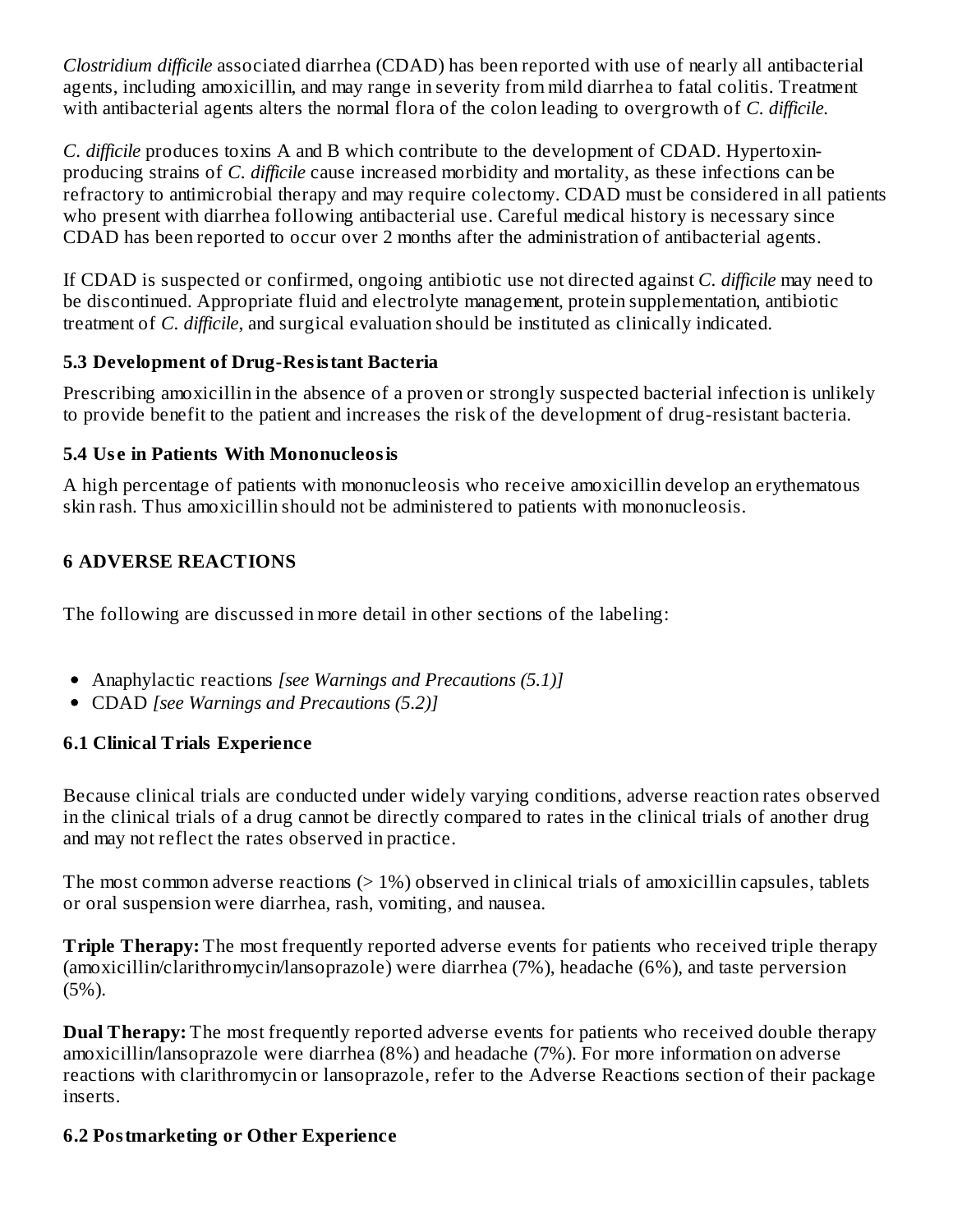In addition to adverse events reported from clinical trials, the following events have been identified during postmarketing use of penicillins. Because they are reported voluntarily from a population of unknown size, estimates of frequency cannot be made. These events have been chosen for inclusion due to a combination of their seriousness, frequency of reporting, or potential causal connection to amoxicillin.

- **Infections and Infestations:** Mucocutaneous candidiasis.
- **Gastrointestinal:** Black hairy tongue, and hemorrhagic/pseudomembranous colitis. Onset of pseudomembranous colitis symptoms may occur during or after antibacterial treatment *[see Warnings and Precautions (5.2)]* .
- **Hypers ensitivity Reactions:** Anaphylaxis *[see Warnings and Precautions (5.1)]* . Serum sickness– like reactions, erythematous maculopapular rashes, erythema multiforme, Stevens-Johnson syndrome, exfoliative dermatitis, toxic epidermal necrolysis, acute generalized exanthematous pustulosis, hypersensitivity vasculitis, and urticaria have been reported.
- **Liver:** A moderate rise in AST and/or ALT has been noted, but the significance of this finding is unknown. Hepatic dysfunction including cholestatic jaundice, hepatic cholestasis and acute cytolytic hepatitis have been reported.
- **Renal:** Crystalluria has been reported *[see Overdosage (10)]* .
- **Hemic and Lymphatic Systems:** Anemia, including hemolytic anemia, thrombocytopenia, thrombocytopenic purpura, eosinophilia, leukopenia, and agranulocytosis have been reported. These reactions are usually reversible on discontinuation of therapy and are believed to be hypersensitivity phenomena.
- **Central Nervous System:** Reversible hyperactivity, agitation, anxiety, insomnia, confusion, convulsions, behavioral changes, and/or dizziness have been reported.
- **Mis cellaneous:** Tooth discoloration (brown, yellow, or gray staining) has been reported. Most reports occurred in pediatric patients. Discoloration was reduced or eliminated with brushing or dental cleaning in most cases.

## **7 DRUG INTERACTIONS**

## **7.1 Probenecid**

Probenecid decreases the renal tubular secretion of amoxicillin. Concurrent use of amoxicillin and probenecid may result in increased and prolonged blood levels of amoxicillin.

## **7.2 Oral Anticoagulants**

Abnormal prolongation of prothrombin time (increased international normalized ratio [INR]) has been reported in patients receiving amoxicillin and oral anticoagulants. Appropriate monitoring should be undertaken when anticoagulants are prescribed concurrently. Adjustments in the dose of oral anticoagulants may be necessary to maintain the desired level of anticoagulation.

## **7.3 Allopurinol**

The concurrent administration of allopurinol and amoxicillin increases the incidence of rashes in patients receiving both drugs as compared to patients receiving amoxicillin alone. It is not known whether this potentiation of amoxicillin rashes is due to allopurinol or the hyperuricemia present in these patients.

## **7.4 Oral Contraceptives**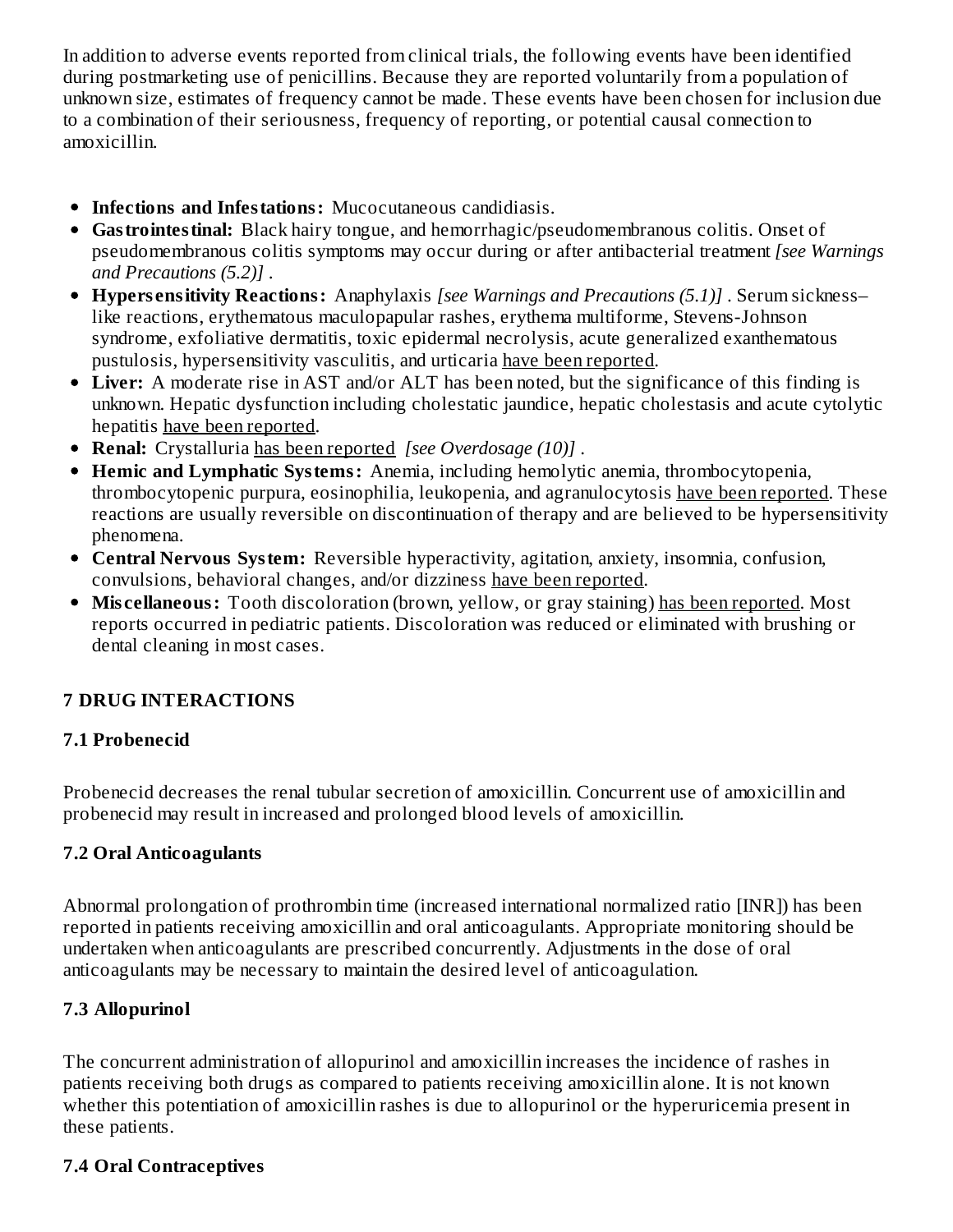Amoxicillin may affect the gut flora, leading to lower estrogen reabsorption and reduced efficacy of combined oral estrogen/progesterone contraceptives.

#### **7.5 Other Antibacterials**

Chloramphenicol, macrolides, sulfonamides, and tetracyclines may interfere with the bactericidal effects of penicillin. This has been demonstrated *in vitro*; however, the clinical significance of this interaction is not well documented.

#### **7.6 Effects on Laboratory Tests**

High urine concentrations of ampicillin may result in false-positive reactions when testing for the presence of glucose in urine using CLINITEST<sup>®</sup>, Benedict's Solution, or Fehling's Solution. Since this effect may also occur with amoxicillin, it is recommended that glucose tests based on enzymatic glucose oxidase reactions (such as CLINISTIX  $^{\circledR}$ ) be used.

Following administration of ampicillin or amoxicillin to pregnant women, a transient decrease in plasma concentration of total conjugated estriol, estriol-glucuronide, conjugated estrone, and estradiol has been noted.

#### **8 USE IN SPECIFIC POPULATIONS**

#### **8.1 Pregnancy**

Teratogenic Effects: Pregnancy Category B. Reproduction studies have been performed in mice and rats at doses up to 2000 mg/kg (3 and 6 times the 3 g human dose, based on body surface area). There was no evidence of harm to the fetus due to amoxicillin. There are, however, no adequate and wellcontrolled studies in pregnant women. Because animal reproduction studies are not always predictive of human response, amoxicillin should be used during pregnancy only if clearly needed.

#### **8.2 Labor and Delivery**

Oral ampicillin is poorly absorbed during labor. It is not known whether use of amoxicillin in humans during labor or delivery has immediate or delayed adverse effects on the fetus, prolongs the duration of labor, or increases the likelihood of the necessity for an obstetrical intervention.

#### **8.3 Nursing Mothers**

Penicillins have been shown to be excreted in human milk. Amoxicillin use by nursing mothers may lead to sensitization of infants. Caution should be exercised when amoxicillin is administered to a nursing woman.

#### **8.4 Pediatric Us e**

Because of incompletely developed renal function in neonates and young infants, the elimination of amoxicillin may be delayed. Dosing of amoxicillin should be modified in pediatric patients 12 weeks or younger (≤ 3 months). *[See Dosage and Administration (2.2).]*

#### **8.5 Geriatric Us e**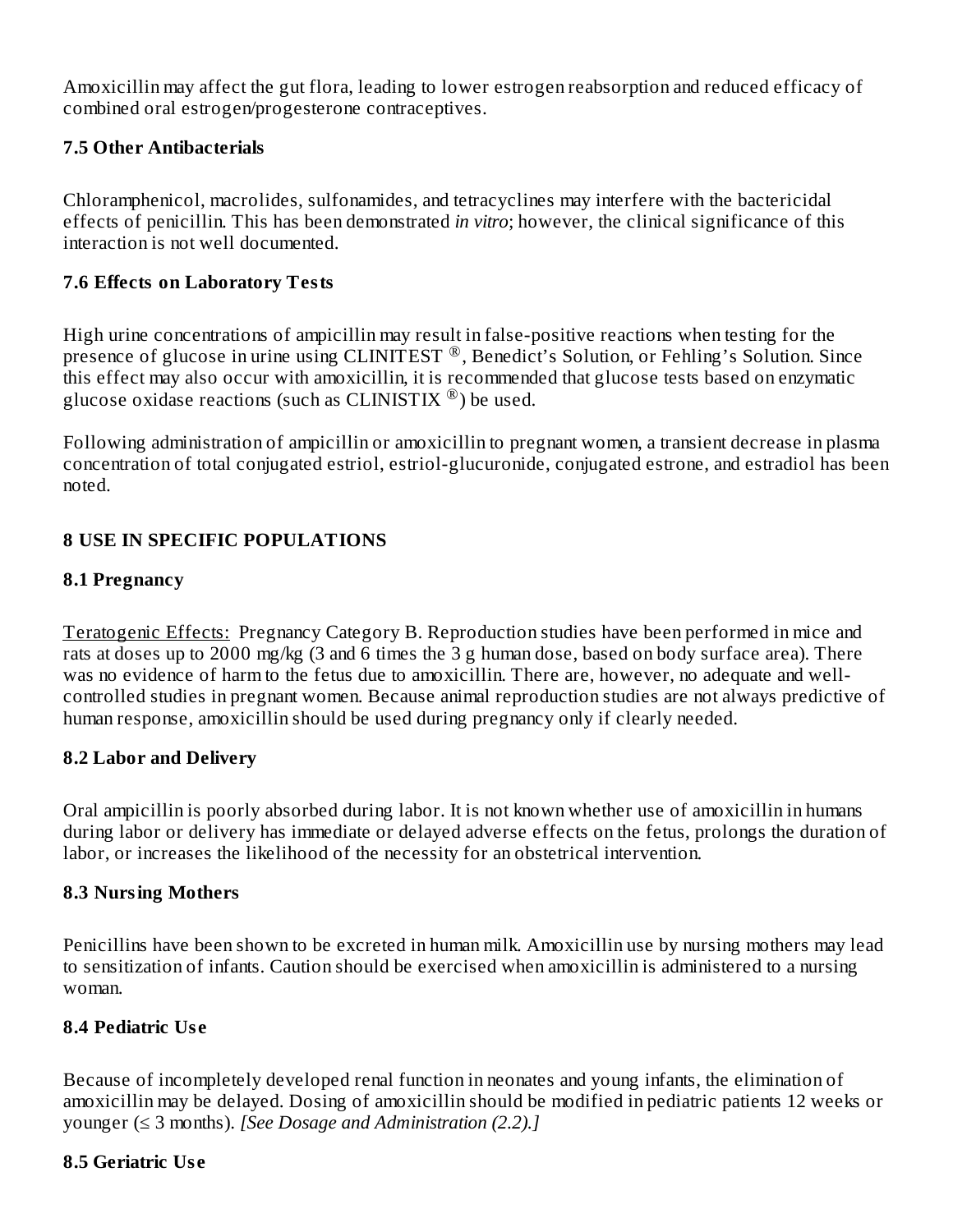An analysis of clinical studies of amoxicillin was conducted to determine whether subjects aged 65 and over respond differently from younger subjects. These analyses have not identified differences in responses between the elderly and younger patients, but a greater sensitivity of some older individuals cannot be ruled out.

This drug is known to be substantially excreted by the kidney, and the risk of toxic reactions to this drug may be greater in patients with impaired renal function. Because elderly patients are more likely to have decreased renal function, care should be taken in dose selection, and it may be useful to monitor renal function.

#### **8.6 Dosing in Renal Impairment**

Amoxicillin is primarily eliminated by the kidney and dosage adjustment is usually required in patients with severe renal impairment (GFR <30 mL/min). See Dosing in Renal Impairment (2.4) for specific recommendations in patients with renal impairment.

#### **10 OVERDOSAGE**

In case of overdosage, discontinue medication, treat symptomatically, and institute supportive measures as required. A prospective study of 51 pediatric patients at a poison-control center suggested that overdosages of less than 250 mg/kg of amoxicillin are not associated with significant clinical symptoms. Interstitial nephritis resulting in oliguric renal failure has been reported in a small number of patients after overdosage with amoxicillin  $1$ .

Crystalluria, in some cases leading to renal failure, has also been reported after amoxicillin overdosage in adult and pediatric patients. In case of overdosage, adequate fluid intake and diuresis should be maintained to reduce the risk of amoxicillin crystalluria.

Renal impairment appears to be reversible with cessation of drug administration. High blood levels may occur more readily in patients with impaired renal function because of decreased renal clearance of amoxicillin. Amoxicillin may be removed from circulation by hemodialysis.

## **11 DESCRIPTION**

Formulation of amoxicillin capsules, USP contains amoxicillin, a semisynthetic antibiotic, an analog of ampicillin, with a broad spectrum of bactericidal activity against many Gram-positive and Gram-negative microorganisms. Chemically, it is (2 *S*,5 *R*,6 *R*)-6-[( *R*)-(-)-2-amino-2-( *p*-hydroxyphenyl)acetamido]- 3,3-dimethyl-7-oxo-4-thia-1-azabicyclo[3.2.0]heptane-2-carboxylic acid trihydrate. It may be represented structurally as:

The amoxicillin molecular formula is C  $_{16}H_{19}N_{3}O_5S\cdot 3H_2O$ , and the molecular weight is 419.45.

Each capsule of amoxicillin with blue cap and pink body, contains 250 mg or 500 mg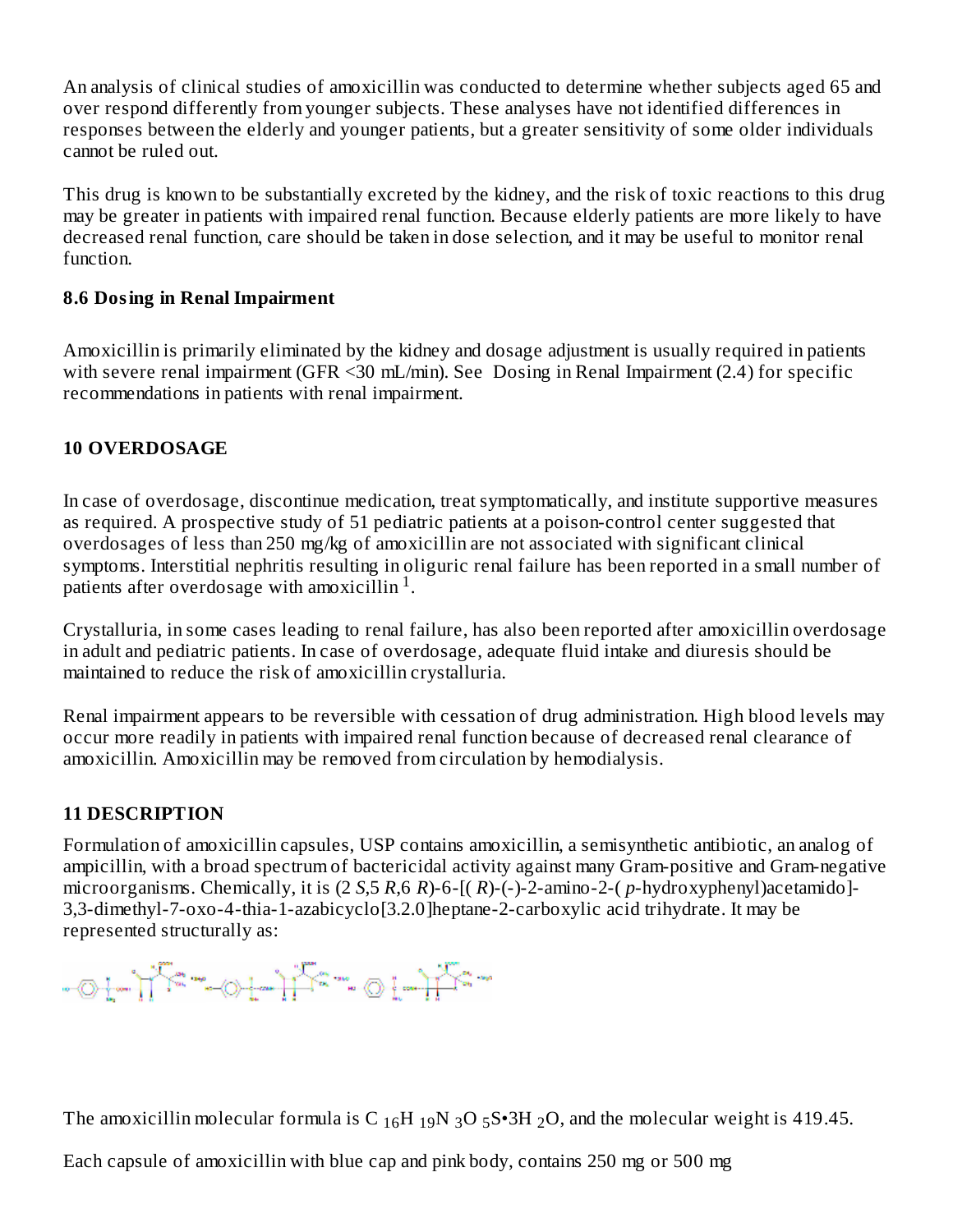amoxicillin USP as the trihydrate. The body of the 250 mg capsule is imprinted with 'A44' in black ink. The body of the 500 mg capsule is imprinted with 'A45' in black ink. Inactive ingredients: D&C Red No. 28, FD&C Blue No. 1, FD&C Red No. 40, gelatin, magnesium stearate, microcrystalline cellulose, sodium lauryl sulfate, and titanium dioxide.

Meets USP Dissolution Test 2.

# **12 CLINICAL PHARMACOLOGY**

# **12.1 Mechanism of Action**

Amoxicillin is an antibacterial drug *[see Microbiology (12.4)].*

## **12.3 Pharmacokinetics**

Absorption: Amoxicillin is stable in the presence of gastric acid and is rapidly absorbed after oral administration. The effect of food on the absorption of amoxicillin from the tablets and suspension of amoxicillin has been partially investigated; 400 mg and 875 mg formulations have been studied only when administered at the start of a light meal.

Orally administered doses of 250 mg and 500 mg amoxicillin capsules result in average peak blood levels 1 to 2 hours after administration in the range of 3.5 mcg/mL to 5 mcg/mL and 5.5 mcg/mL to 7.5 mcg/mL, respectively.

Mean amoxicillin pharmacokinetic parameters from an open, two-part, single-dose crossover bioequivalence study in 27 adults comparing 875 mg of amoxicillin with 875 mg of amoxicillin and <u>clavulanate potassium</u> showed that the 875 mg tablet of amoxicillin produces an AUC  $_{0-\infty}$  of 35.4  $\pm$  8.1 mcg•hr/mL and a C  $_{\rm max}$  of 13.8  $\pm$  4.1 mcg/mL. Dosing was at the start of a light meal following an overnight fast.

Orally administered doses of amoxicillin suspension, 125 mg/5 mL and 250 mg/5 mL, result in average peak blood levels 1 to 2 hours after administration in the range of 1.5 mcg/mL to 3 mcg/mL and 3.5 mcg/mL to 5 mcg/mL, respectively.

Oral administration of single doses of 400 mg chewable tablets and 400 mg/5 mL suspension of amoxicillin to 24 adult volunteers yielded comparable pharmacokinetic data:

#### **Table 3: Mean Pharmacokinetic Parameters of Amoxicillin (400 mg chewable tablets and 400 mg/5 mL suspension) in Healthy Adults**

| Dose*                                  | AUC $_{0-\infty}$ (mcg $\bullet$ hr/mL) | C $_{\text{max}}$ (mcg/mL) <sup><math>\top</math></sup> |
|----------------------------------------|-----------------------------------------|---------------------------------------------------------|
| Amoxicillin                            | Amoxicillin $(\pm S.D.)$                | Amoxicillin $(\pm S.D.)$                                |
| $ 400 \text{ mg}$ (5 mL of suspension) | 17.1(3.1)                               | 5.92(1.62)                                              |
| $ 400 \text{ mg}$ (1 chewable tablet)  | 17.9(2.4)                               | 5.18(1.64)                                              |

\* Administered at the start of a light meal.

Mean values of 24 normal volunteers. Peak concentrations occurred approximately 1 hour after the † dose.

Distribution: Amoxicillin diffuses readily into most body tissues and fluids, with the exception of brain and spinal fluid, except when meninges are inflamed. In blood serum, amoxicillin is approximately 20% protein-bound. Following a 1 gram dose and utilizing a special skin window technique to determine levels of the antibiotic, it was noted that therapeutic levels were found in the interstitial fluid.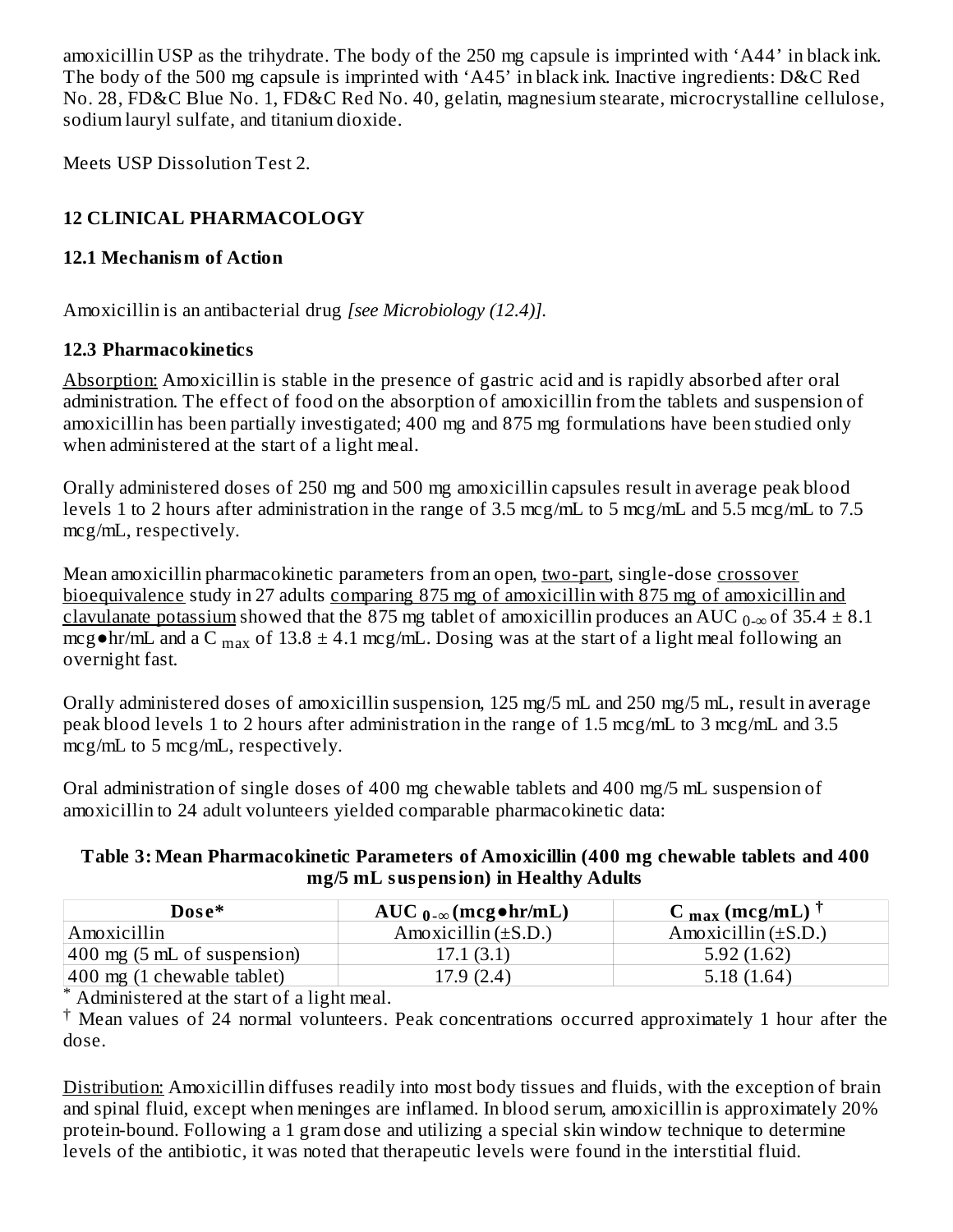Metabolism and Excretion: The half-life of amoxicillin is 61.3 minutes. Approximately 60% of an orally administered dose of amoxicillin is excreted in the urine within 6 to 8 hours. Detectable serum levels are observed up to 8 hours after an orally administered dose of amoxicillin. Since most of the amoxicillin is excreted unchanged in the urine, its excretion can be delayed by concurrent administration of probenecid *[see Drug Interactions (7.1)]* .

## **12.4 Microbiology**

#### Mechanism of Action

Amoxicillin is similar to penicillin in its bactericidal action against susceptible bacteria during the stage of active multiplication. It acts through the inhibition of cell wall biosynthesis that leads to the death of the bacteria.

#### Mechanism of Resistance

Resistance to amoxicillin is mediated primarily through enzymes called beta-lactamases that cleave the beta-lactam ring of amoxicillin, rendering it inactive.

Amoxicillin has been shown to be active against most isolates of the bacteria listed below, both *in vitro* and in clinical infections as described in the INDICATIONS AND USAGE section.

#### **Gram-Positive Bacteria**

*Enterococcus faecalis Staphylococcus* spp. *Streptococcus pneumoniae Streptococcus* spp. (alpha and beta-hemolytic)

#### **Gram-Negative Bacteria**

*Escherichia coli Haemophilus influenzae Helicobacter pylori Proteus mirabilis*

#### **Sus ceptibility Testing**

For specific information regarding susceptibility test interpretive criteria and associated test methods and quality control standards recognized by FDA for this drug, please see: https://www.fda.gov/STIC.

## **13 NONCLINICAL TOXICOLOGY**

# **13.1 Carcinogenesis, Mutagenesis, Impairment of Fertility**

Long-term studies in animals have not been performed to evaluate carcinogenic potential. Studies to detect mutagenic potential of amoxicillin alone have not been conducted; however, the following information is available from tests on a 4:1 mixture of amoxicillin and potassium clavulanate. Amoxicillin and potassium clavulanate was non-mutagenic in the Ames bacterial mutation assay, and the yeast gene conversion assay. Amoxicillin and potassium clavulanate was weakly positive in the mouse lymphoma assay, but the trend toward increased mutation frequencies in this assay occurred at doses that were also associated with decreased cell survival. Amoxicillin and potassium clavulanate was negative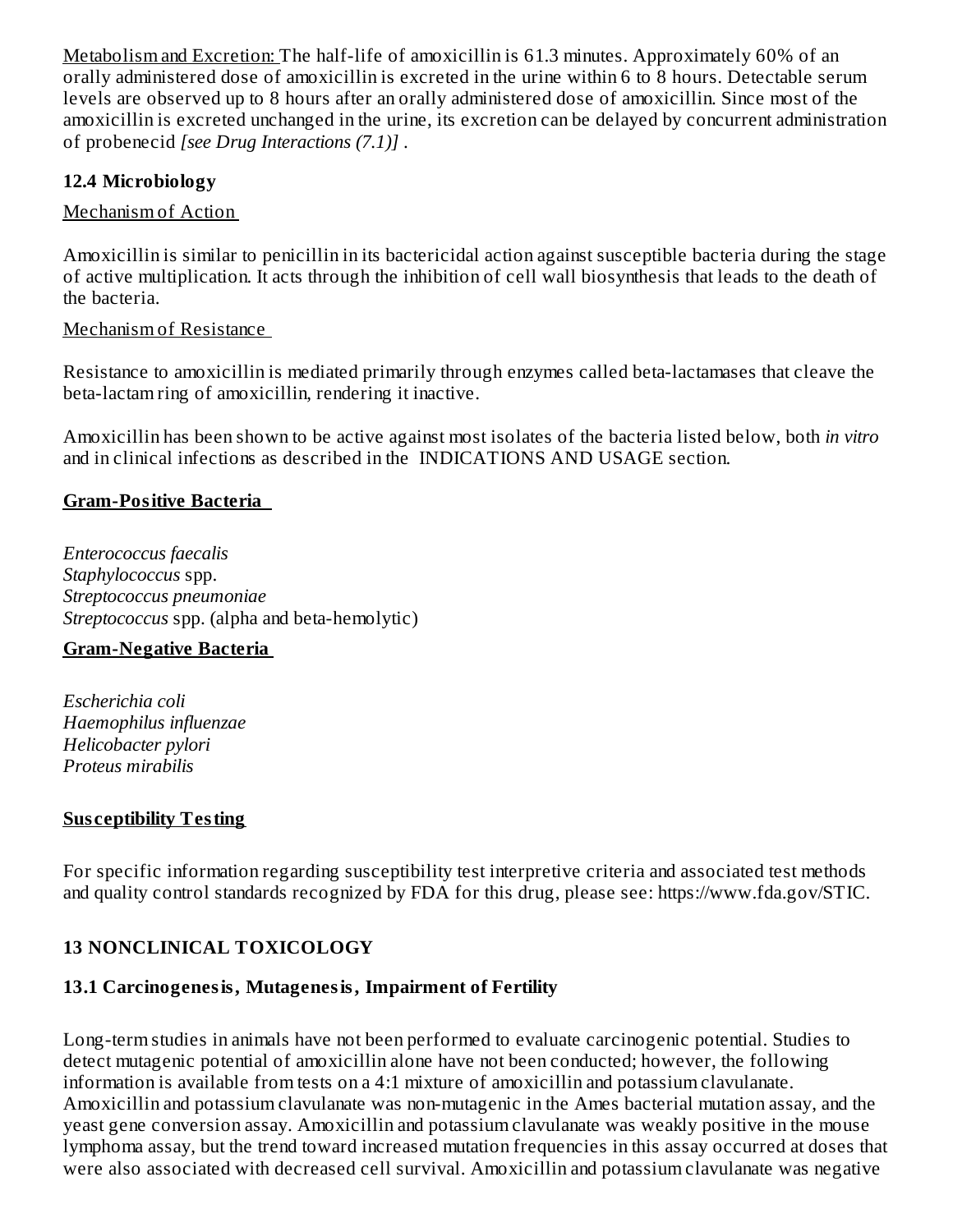in the mouse micronucleus test and in the dominant lethal assay in mice. Potassium clavulanate alone was tested in the Ames bacterial mutation assay and in the mouse micronucleus test, and was negative in each of these assays. In a multi-generation reproduction study in rats, no impairment of fertility or other adverse reproductive effects were seen at doses up to 500 mg/kg (approximately 2 times the 3 g human dose based on body surface area).

# **14 CLINICAL STUDIES**

# **14.1** *H. pylori* **Eradication to Reduce the Risk of Duodenal Ulcer Recurrence**

Randomized, double-blind clinical studies performed in the United States in patients with *H. pylori* and duodenal ulcer disease (defined as an active ulcer or history of an ulcer within 1 year) evaluated the efficacy of lansoprazole in combination with amoxicillin capsules and clarithromycin tablets as triple 14-day therapy, or in combination with amoxicillin capsules as dual 14-day therapy, for the eradication of *H. pylori*. Based on the results of these studies, the safety and efficacy of 2 different eradication regimens were established:

**Triple Therapy:** Amoxicillin 1 gram twice daily/clarithromycin 500 mg twice daily/lansoprazole 30 mg twice daily (see Table 6).

**Dual Therapy:** Amoxicillin 1 gram three times daily/lansoprazole 30 mg three times daily ( see Table 7). All treatments were for 14 days. *H. pylori* eradication was defined as 2 negative tests (culture and histology) at 4 to 6 weeks following the end of treatment. Triple therapy was shown to be more effective than all possible dual therapy combinations. Dual therapy was shown to be more effective than both monotherapies. Eradication of *H. pylori* has been shown to reduce the risk of duodenal ulcer recurrence.

#### **Table 6.** *H. pylori* **Eradication Rates When Amoxicillin is Administered as Part of a Triple Therapy Regimen**

|              | <b>Triple Therapy</b>       | <b>Triple Therapy</b>                 |  |  |  |  |
|--------------|-----------------------------|---------------------------------------|--|--|--|--|
| <b>Study</b> | <b>Evaluable Analysis a</b> | Intent-to-Treat Analysis <sup>b</sup> |  |  |  |  |
|              | [95% Confidence Interval]   | [95% Confidence Interval]             |  |  |  |  |
|              | (number of patients)        | (number of patients)                  |  |  |  |  |
|              | 92                          | 86                                    |  |  |  |  |
| Study 1      | $[80 \text{ to } 97.7]$     | $[73.3 \text{ to } 93.5]$             |  |  |  |  |
|              | $(n = 48)$                  | $(n = 55)$                            |  |  |  |  |
|              | 86                          | 83                                    |  |  |  |  |
| Study 2      | $[75.7 \text{ to } 93.6]$   | [72 to $90.8$ ]                       |  |  |  |  |
|              | $(n = 66)$                  | $(n = 70)$                            |  |  |  |  |

<sup>a</sup> This analysis was based on evaluable patients with confirmed duodenal ulcer (active or within 1 year) and *H. pylori* infection at baseline defined as at least 2 of 3 positive endoscopic tests from CLOtest ®, histology, and/or culture. Patients were included in the analysis if they completed the study. Additionally, if patients dropped out of the study due to an adverse event related to the study drug, they were included in the analysis as failures of therapy.

<sup>b</sup> Patients were included in the analysis if they had documented *H. pylori* infection at baseline as defined above and had a confirmed duodenal ulcer (active or within 1 year). All dropouts were included as failures of therapy.

## **Table 7.** *H. pylori* **Eradication Rates When Amoxicillin is Administered as Part of a**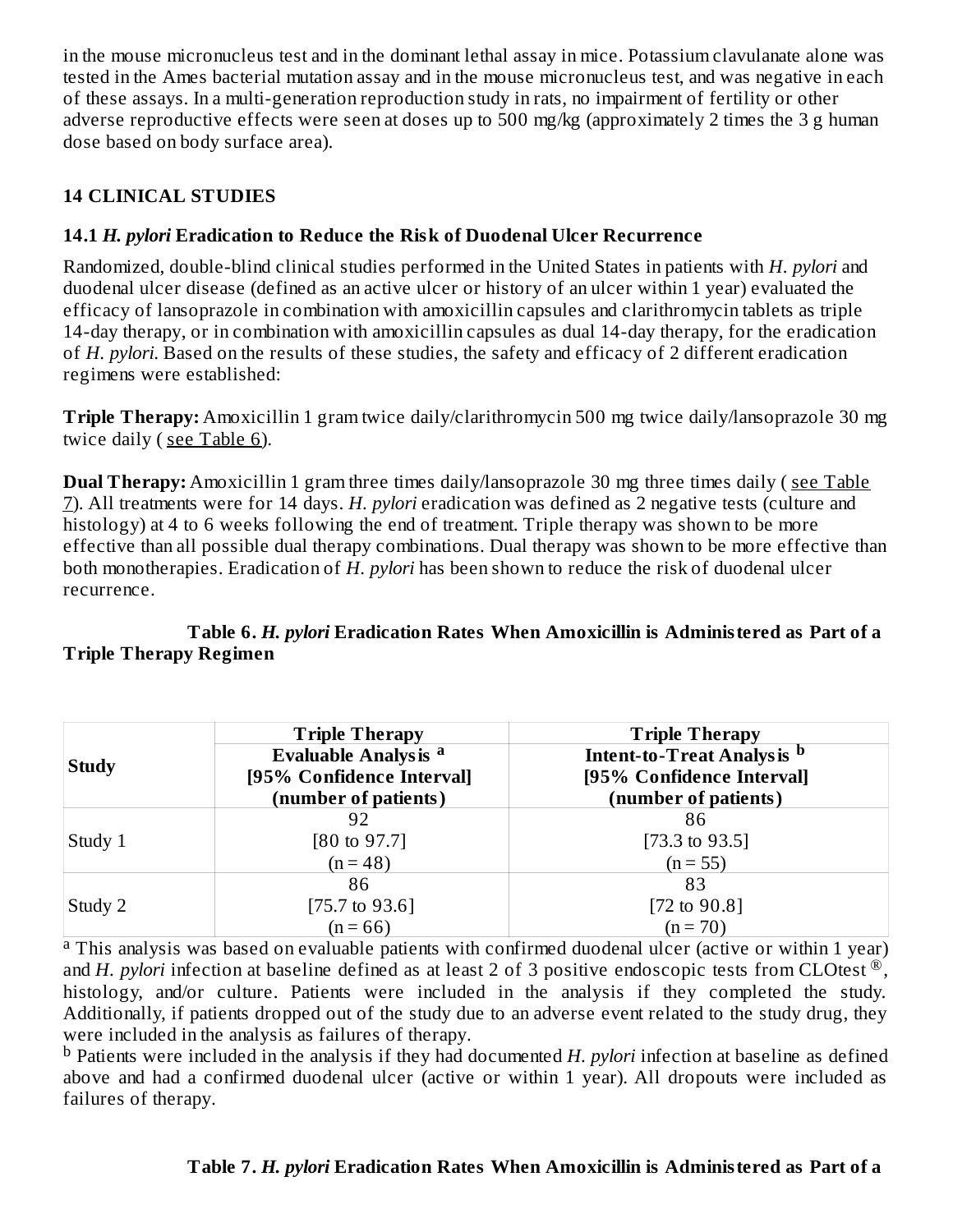|              | <b>Dual Therapy</b>         | <b>Dual Therapy</b>               |
|--------------|-----------------------------|-----------------------------------|
| <b>Study</b> | <b>Evaluable Analysis a</b> | <b>Intent-to-Treat Analysis b</b> |
|              | [95% Confidence Interval]   | [95% Confidence Interval]         |
|              | (number of patients)        | (number of patients)              |
|              |                             |                                   |
| Study 1      | $[62.5 \text{ to } 87.2]$   | [56.8 to 81.2]                    |
|              | $(n = 51)$                  | $(n = 60)$                        |
|              | 66                          | 61                                |
| Study 2      | $[51.9 \text{ to } 77.5]$   | $[48.5 \text{ to } 72.9]$         |
|              | $(n = 58)$                  | $(n = 67)$                        |

<sup>a</sup> This analysis was based on evaluable patients with confirmed duodenal ulcer (active or within 1 year) and *H. pylori* infection at baseline defined as at least 2 of 3 positive endoscopic tests from CLOtest  $^{\circledR}$ , histology, and/or culture. Patients were included in the analysis if they completed the study. Additionally, if patients dropped out of the study due to an adverse event related to the study drug, they were included in the analysis as failures of therapy.

<sup>b</sup> Patients were included in the analysis if they had documented *H. pylori* infection at baseline as defined above and had a confirmed duodenal ulcer (active or within 1 year). All dropouts were included as failures of therapy.

#### **16 HOW SUPPLIED/STORAGE AND HANDLING**

**Amoxicillin Capsules, USP** contains 250 mg amoxicillin USP as the trihydrate.

#### **250 mg Capsule**

Blue/Pink size "1" hard gelatin capsule filled with white to off white granular powder and imprinted with "A44" on pink body with black ink.

Bottles of 20 NDC 70934-407-20

Bottles of 21 NDC 70934-407-21

Bottles of 30 NDC 70934-407-30

Bottles of 40 NDC 70934-407-40

**Store at** 20° to 25°C (68° to 77°F); excursions permitted to 15° to 30°C (59° to 86°F) [see USP Controlled Room Temperature].

Dispense in a tight container.

#### **15 REFERENCES**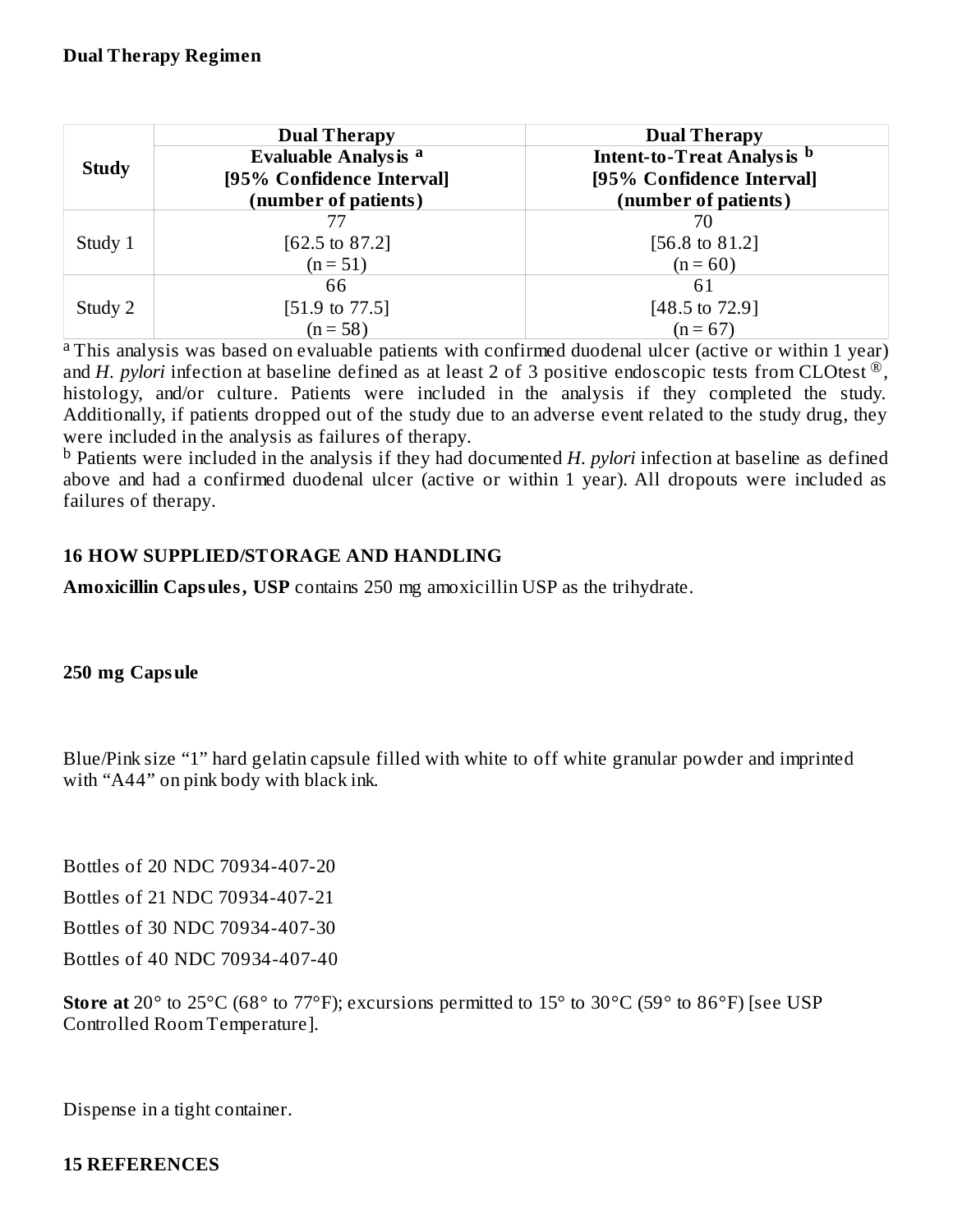1. Swanson-Biearman B, Dean BS, Lopez G, Krenzelok EP. The effects of penicillin and cephalosporin ingestions in children less than six years of age. Vet Hum Toxicol. 1988; 30: 66-67.

#### **17 PATIENT COUNSELING INFORMATION**

#### **Information for Patients**

- Patients should be advised that amoxicillin may be taken every 8 hours or every 12 hours, depending on the dose prescribed.
- Patients should be counseled that antibacterial drugs, including amoxicillin, should only be used to treat bacterial infections. They do not treat viral infections (e.g., the common cold). When amoxicillin is prescribed to treat a bacterial infection, patients should be told that although it is common to feel better early in the course of therapy, the medication should be taken exactly as directed. Skipping doses or not completing the full course of therapy may: (1) decrease the effectiveness of the immediate treatment, and (2) increase the likelihood that bacteria will develop resistance and will not be treatable by amoxicillin or other antibacterial drugs in the future.
- Patients should be counseled that diarrhea is a common problem caused by antibiotics, and it usually ends when the antibiotic is discontinued. Sometimes after starting treatment with antibiotics, patients can develop watery and bloody stools (with or without stomach cramps and fever) even as late as 2 or more months after having taken their last dose of the antibiotic. If this occurs, patients should contact their physician as soon as possible.
- Patients should be aware that amoxicillin contains a penicillin class drug product that can cause  $\bullet$ allergic reactions in some individuals.

CLINITEST  $^{\circledR}$  is a registered trademark of Siemens Medical Solutions Diagnostics, and Ames Company, Inc.

CLINISTIX  $^{\circledR}$  is a registered trademark of Bayer Healthcare Llc, and Ames Company, Inc. CLOtest  $^{\circledR}$  is a registered trademark of Kimberly-Clark Worldwide, Inc.

#### **Distributed by:**

Rising Health, LLC Saddle Brook, NJ 07663

#### **Made in India**

Code: TS/DRUGS/57/2003

Revised: 08/2018

#### **Principal Display Panel**

#### **NDC: 70934-407-30**

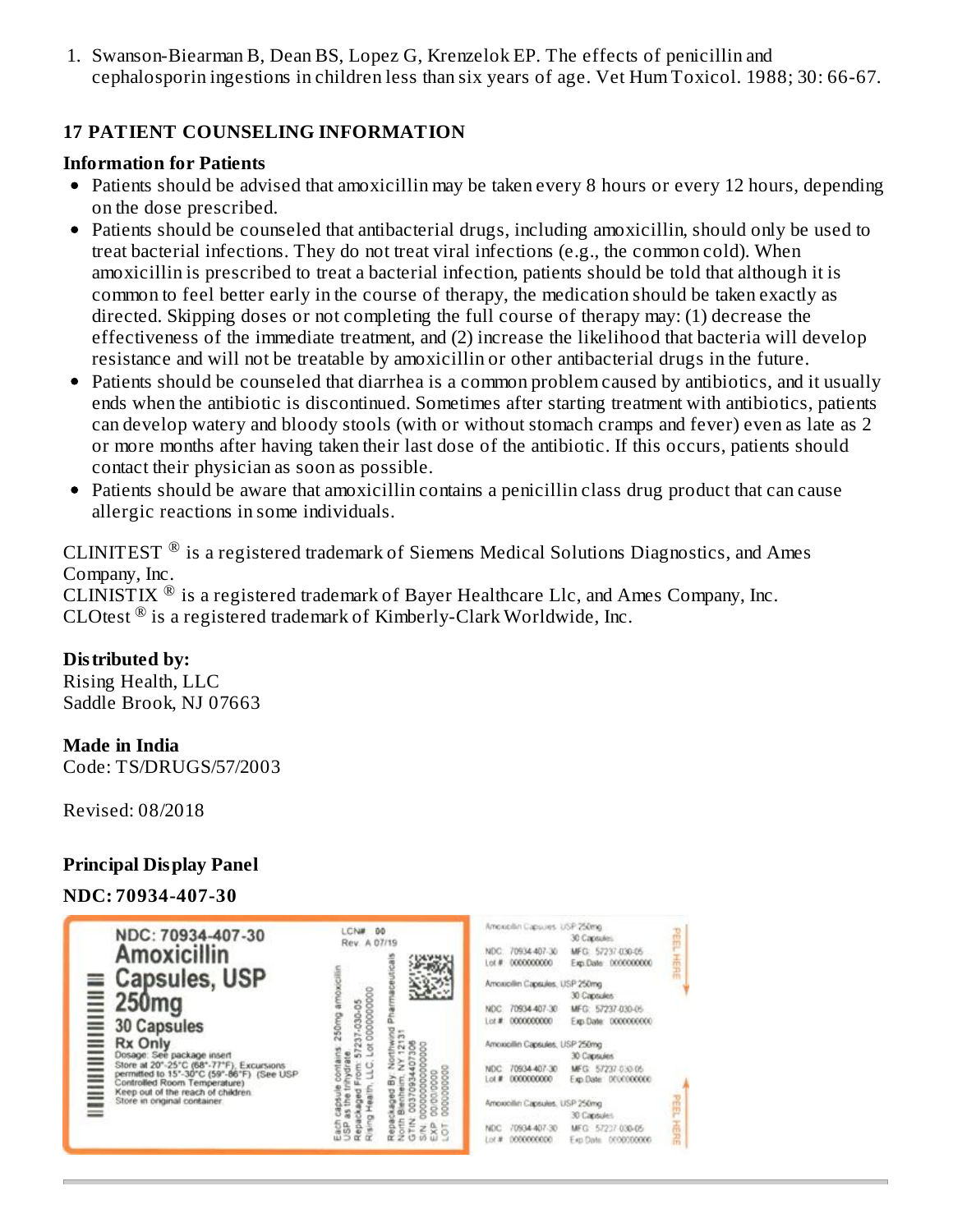| <b>AMOXICILLIN</b>                                                                   |                                                                                                             |                                                                            |                     |  |            |  |                       |                                     |  |          |
|--------------------------------------------------------------------------------------|-------------------------------------------------------------------------------------------------------------|----------------------------------------------------------------------------|---------------------|--|------------|--|-----------------------|-------------------------------------|--|----------|
| amoxicillin capsule                                                                  |                                                                                                             |                                                                            |                     |  |            |  |                       |                                     |  |          |
|                                                                                      |                                                                                                             |                                                                            |                     |  |            |  |                       |                                     |  |          |
| <b>Product Information</b>                                                           |                                                                                                             |                                                                            |                     |  |            |  |                       |                                     |  |          |
| Product Type                                                                         | HUMAN PRESCRIPTION DRUG<br>NDC:70934-407(NDC:57237-030)<br>Item Code (Source)                               |                                                                            |                     |  |            |  |                       |                                     |  |          |
| <b>Route of Administration</b>                                                       |                                                                                                             | ORAL                                                                       |                     |  |            |  |                       |                                     |  |          |
|                                                                                      |                                                                                                             |                                                                            |                     |  |            |  |                       |                                     |  |          |
|                                                                                      |                                                                                                             |                                                                            |                     |  |            |  |                       |                                     |  |          |
| <b>Active Ingredient/Active Moiety</b>                                               |                                                                                                             |                                                                            |                     |  |            |  |                       |                                     |  |          |
| <b>Ingredient Name</b><br><b>Basis of Strength</b>                                   |                                                                                                             |                                                                            |                     |  |            |  |                       | Strength                            |  |          |
|                                                                                      |                                                                                                             | AMO XICILLIN (UNII: 804826J2HU) (AMO XICILLIN ANHYDROUS - UNII:9EM05410Q9) |                     |  |            |  | AMOXICILLIN ANHYDROUS |                                     |  | 250 mg   |
|                                                                                      |                                                                                                             |                                                                            |                     |  |            |  |                       |                                     |  |          |
|                                                                                      |                                                                                                             |                                                                            |                     |  |            |  |                       |                                     |  |          |
| <b>Inactive Ingredients</b>                                                          |                                                                                                             |                                                                            |                     |  |            |  |                       |                                     |  |          |
|                                                                                      |                                                                                                             | <b>Ingredient Name</b>                                                     |                     |  |            |  |                       |                                     |  | Strength |
| <b>TITANIUM DIO XIDE (UNII: 15FIX9 V2JP)</b>                                         |                                                                                                             |                                                                            |                     |  |            |  |                       |                                     |  |          |
| SO DIUM LAURYL SULFATE (UNII: 368GB5141J)                                            |                                                                                                             |                                                                            |                     |  |            |  |                       |                                     |  |          |
| MICRO CRYSTALLINE CELLULOSE (UNII: OP1R32D61U)<br>D&C RED NO. 28 (UNII: 767IP0 Y5NH) |                                                                                                             |                                                                            |                     |  |            |  |                       |                                     |  |          |
| FD&C BLUE NO. 1 (UNII: H3R47K3TBD)                                                   |                                                                                                             |                                                                            |                     |  |            |  |                       |                                     |  |          |
| FD&C RED NO. 40 (UNII: WZB9127XOA)                                                   |                                                                                                             |                                                                            |                     |  |            |  |                       |                                     |  |          |
| GELATIN, UNSPECIFIED (UNII: 2G86QN327L)                                              |                                                                                                             |                                                                            |                     |  |            |  |                       |                                     |  |          |
| MAGNESIUM STEARATE (UNII: 70097M6I30)                                                |                                                                                                             |                                                                            |                     |  |            |  |                       |                                     |  |          |
|                                                                                      |                                                                                                             |                                                                            |                     |  |            |  |                       |                                     |  |          |
|                                                                                      |                                                                                                             |                                                                            |                     |  |            |  |                       |                                     |  |          |
| <b>Product Characteristics</b>                                                       |                                                                                                             |                                                                            |                     |  |            |  |                       |                                     |  |          |
| Color                                                                                | blue, pink                                                                                                  |                                                                            | <b>Score</b>        |  |            |  |                       | no score                            |  |          |
| <b>Shape</b>                                                                         | <b>CAPSULE</b>                                                                                              |                                                                            | <b>Size</b>         |  |            |  |                       | $19 \,\mathrm{mm}$                  |  |          |
| Flavor                                                                               |                                                                                                             |                                                                            | <b>Imprint Code</b> |  |            |  |                       | A44                                 |  |          |
| <b>Contains</b>                                                                      |                                                                                                             |                                                                            |                     |  |            |  |                       |                                     |  |          |
|                                                                                      |                                                                                                             |                                                                            |                     |  |            |  |                       |                                     |  |          |
|                                                                                      |                                                                                                             |                                                                            |                     |  |            |  |                       |                                     |  |          |
| Packaging                                                                            |                                                                                                             |                                                                            |                     |  |            |  |                       |                                     |  |          |
| <b>Item Code</b><br>#                                                                | <b>Marketing Start</b><br><b>Package Description</b><br><b>Date</b>                                         |                                                                            |                     |  |            |  |                       | <b>Marketing End</b><br><b>Date</b> |  |          |
| NDC:70934-407-<br>$\mathbf{1}$<br>30                                                 | 30 in 1 BOTTLE, PLASTIC; Type 0: Not a Combination<br>07/15/2019<br>Product                                 |                                                                            |                     |  |            |  |                       |                                     |  |          |
| NDC:70934-407-<br>2<br>20                                                            | 20 in 1 BOTTLE, PLASTIC; Type 0: Not a Combination<br>01/30/2020<br>Product                                 |                                                                            |                     |  |            |  |                       |                                     |  |          |
| NDC:70934-407-<br>3<br>21                                                            | 21 in 1 BOTTLE, PLASTIC; Type 0: Not a Combination<br>03/18/2020<br>Product                                 |                                                                            |                     |  |            |  |                       |                                     |  |          |
| NDC:70934-407-<br>4<br>40                                                            | 40 in 1 BOTTLE, PLASTIC; Type 0: Not a Combination<br>03/18/2020<br>Product                                 |                                                                            |                     |  |            |  |                       |                                     |  |          |
|                                                                                      |                                                                                                             |                                                                            |                     |  |            |  |                       |                                     |  |          |
|                                                                                      |                                                                                                             |                                                                            |                     |  |            |  |                       |                                     |  |          |
| <b>Marketing Information</b>                                                         |                                                                                                             |                                                                            |                     |  |            |  |                       |                                     |  |          |
| <b>Marketing Category</b>                                                            | <b>Application Number or Monograph Citation</b><br><b>Marketing Start Date</b><br><b>Marketing End Date</b> |                                                                            |                     |  |            |  |                       |                                     |  |          |
| <b>ANDA</b>                                                                          | ANDA065271                                                                                                  |                                                                            |                     |  | 07/15/2019 |  |                       |                                     |  |          |